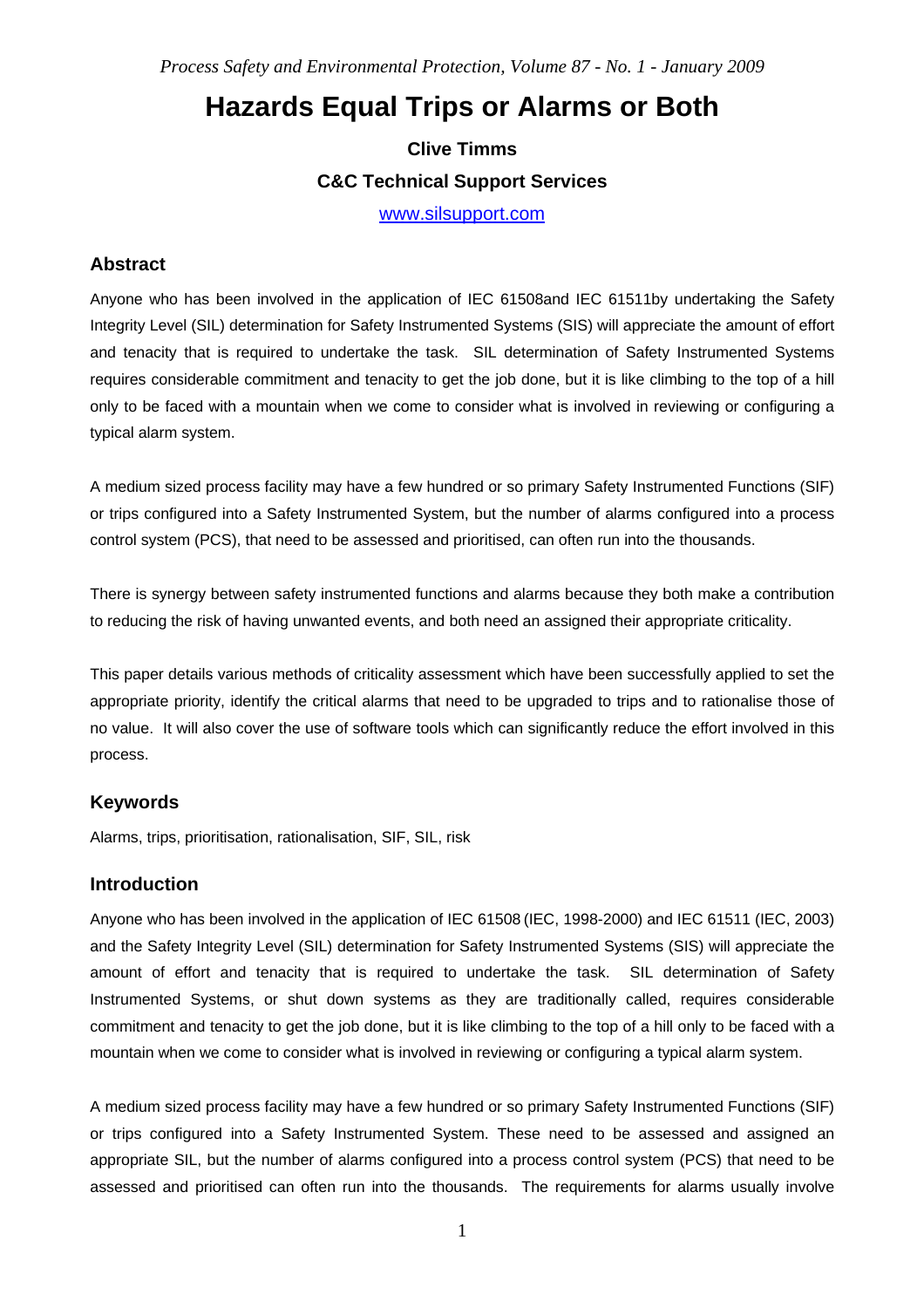different disciplines such as instruments, process, maintenance and the operators themselves. The latter often have the misconception that their life will be easier if they have alarms on everything. Thus the demand for more alarms, along with the ease of configuration afforded by PCS's, regularly leads to a proliferation of alarms. In other words, alarm configuration can all too easily get out of hand.

There is synergy between safety instrumented functions and alarms because they both make a contribution to reducing the risk of having unwanted events, and both need an assigned criticality. It is also important to be able to determine when an alarm should be upgraded to a trip to provide automatic protection, and conversely, when a trip can be downgraded to alarm status.

A SIF is engineered to provide protection against a hazard caused by some kind of failure, and has a concise and automatic role to play when a process moves out of its normal operating envelope. Using good practice to comply with the IEC 61508/61511 standards, a risk assessment can be undertaken to determine its criticality or Safety Integrity Level (SIL).

This risk assessment is related to the consequences that would occur if the SIF were to fail on demand and



**Figure 1: Typical Risk Reduction Layers**

operating envelope to:

- Alert the operator to disturbed plant conditions,
- Provide indication of further developments that may need attention,
- **Trigger a trained operator response.**

Alarms normally contribute to the overall risk reduction as they represent one of the many typical independent risk reduction layers as shown in Figure 1.

The criticality of the alarm should also be assessed in order to set an appropriate priority. It makes sense to assess the criticality of an alarm in a similar way to a SIF but based on the consequences that would follow if the alarm fails or is missed by the operator.

the frequency of a demand. The consequences can be any combination of safety, societal, financial and environmental impact.

An alarm function works through the human interface – 'A Methodology for Alarm Classification and Prioritisation' - (Timms, 1999) to provide an early warning that the process has moved away from the normal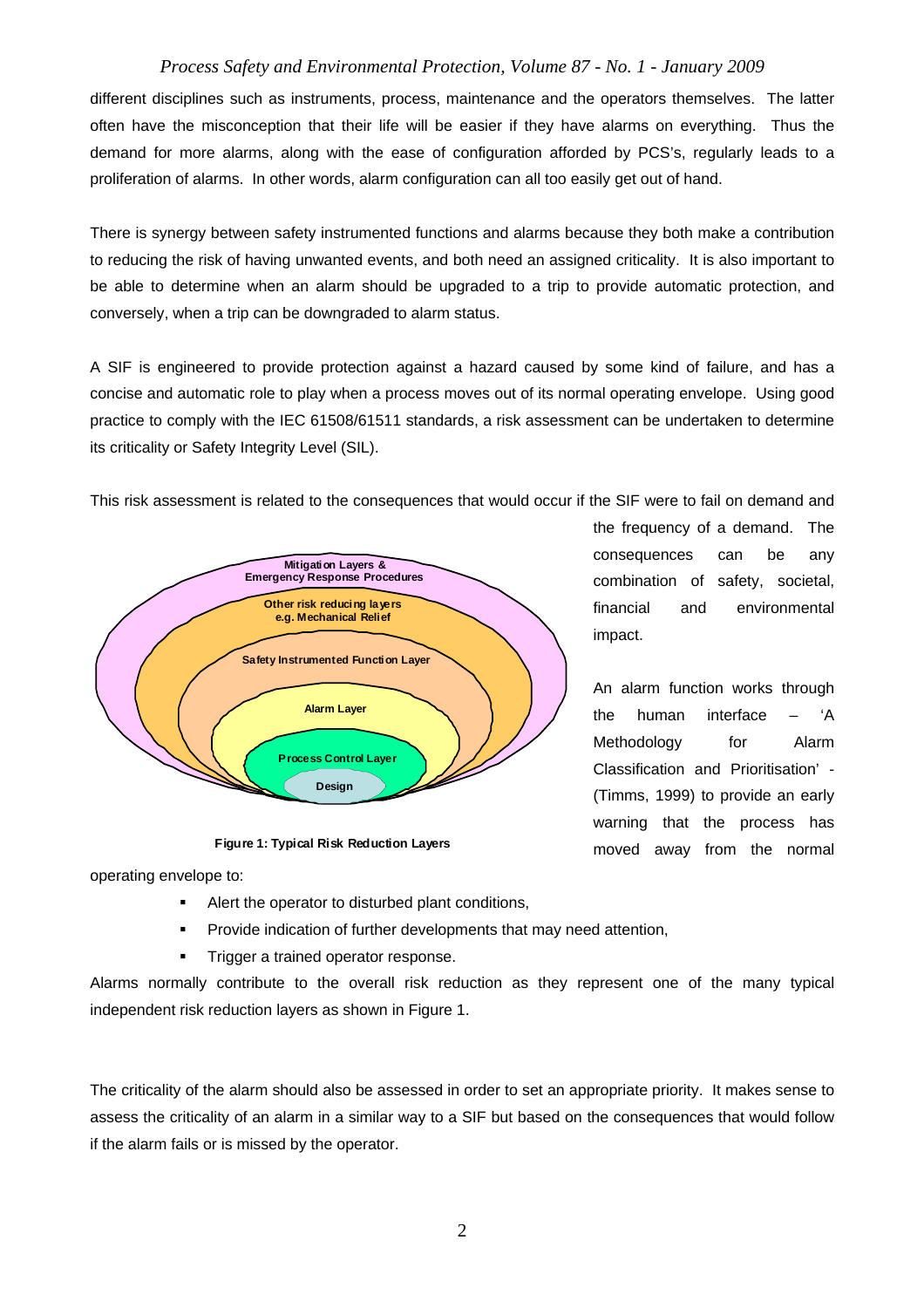However, the contribution that an alarm makes to risk reduction can become clouded if the operator cannot identify the important alerts against a background of alarm problems. The three main problem areas that can potentially compromise safety, production and the environment are:

- **Nuisance alarms.**
- **Standing alarms.**
- Alarm avalanches or floods.

 Nuisance alarms and standing alarms are usually caused by instrument faults, out-of-service equipment or inappropriate limit and/or dead-band settings. They can be relatively easily identified and rectified by maintenance or adjusting the configuration parameters. However, alarm avalanches or floods are usually the result of consequential or secondary events following a primary event, and the more alarms that are configured; the more there are to appear before an operator in a plant upset condition. The problem for the operator is how to distinguish between the primary initiating event and the secondary consequence events.

The primary objective must therefore be to rationalise the alarm system to a configuration which alerts the operator to alarms in order of importance, so as to give him/her the best chance to take corrective action. Inability to take corrective action can have significant safety, economic and environmental consequences. We must also eradicate those alarms that serve no purpose as this will significantly reduce the alarm overload. This can be achieved by a well defined methodology, and the effort can be significantly reduced by engaging specialist software tools as discussed later.

# **The UK HSE Position**

The UK HSE often uses the Texaco Refinery explosion in 1994 as the prime example of how the poor application alarms and human factors can result in serious incidents – Health & Safety Executive 'The explosion and fires at Texaco Refinery, Milford haven, 24 July 1994, HSE, 1997'. This paper is not going to regenerate the UK HSE findings, but their position on alarm handling has been made very clear. They have produced an UK HSE information sheet 'Better alarm handling' (U.K. HSE, 2000) to provide some basic guidance, and the Hazardous Installations Directorate (HID) have outlined their strategy with respect to inspection and enforcement, and their expectations with respect to users and designers, in an article entitled 'Better Alarm Handling – a Practical Application of Human Factors' (Wilkinson and Lucas, 2002).

In both publications the UK HSE guidance provides a simple 3-stage approach:

- Find out if you have a problem
- Decide what to do and take action
- Manage and check what has been done

The HSE also reference the Engineering Equipment and Materials Users Association (EEMUA) publication 191, 'A Guide to Design Management and Procurement' (EEMUA, 1999) as 'the nearest thing to a standard currently available'.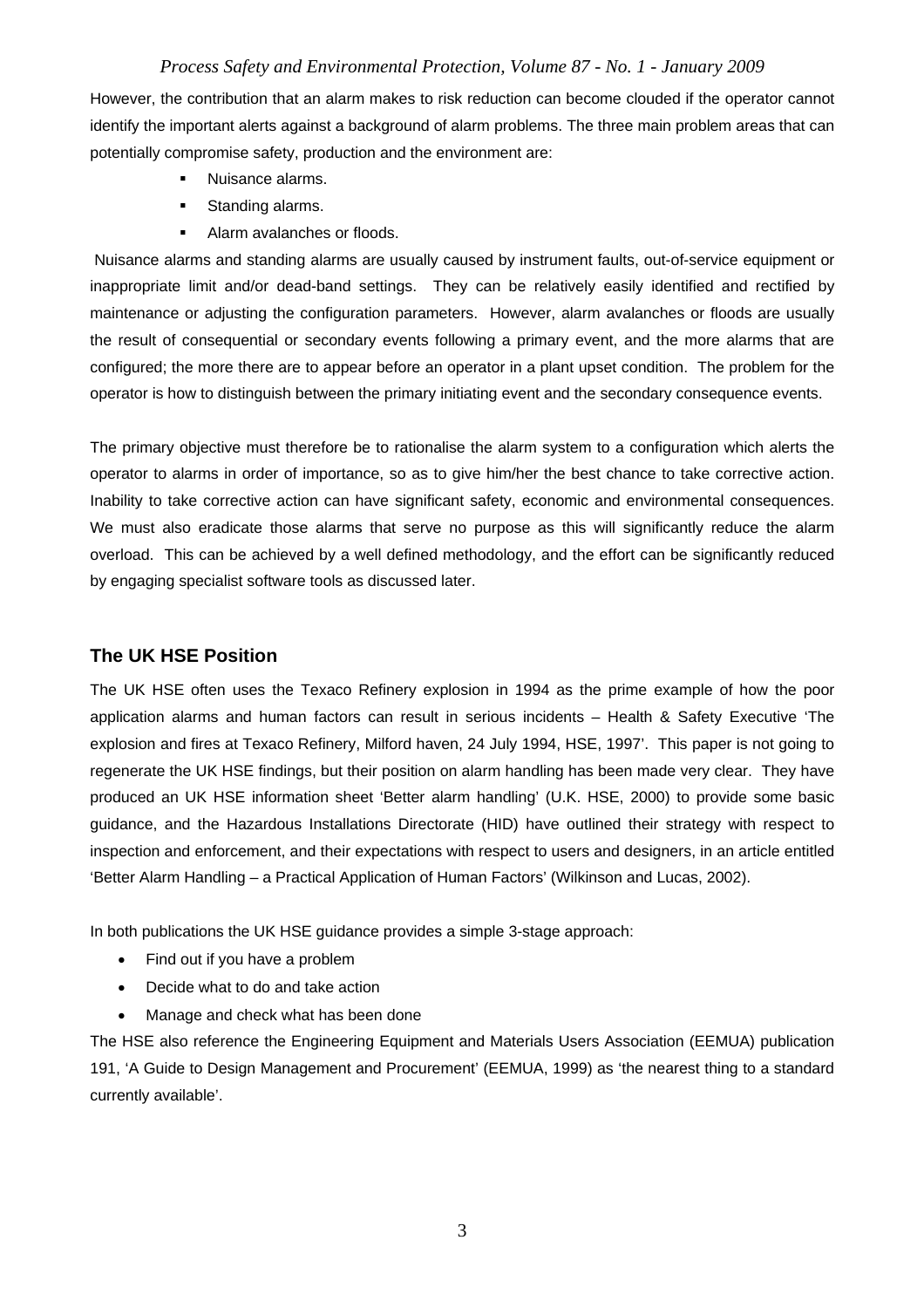## **Undertaking an Alarm Rationalisation Exercise**

#### **Avoid the common pitfalls**

The initial reaction when faced with alarm problems can often be to look for ways of using technology to suppress unwanted alarms. PCS vendors are eager to demonstrate how sophisticated their technology can be and commit their customers to using these techniques. There may be possible scenarios where suppression of alarms is simple (e.g. main and standby equipment with auto changeover) but as a rule, the more complex the plant then the more complex the suppression scenarios, leading to very time consuming and complicated solutions. It is also all too easy to loose the focus due to the complexity, and this could result in flawed logic for the scenarios and hence compromise the alarm integrity.

An alarm flood reduction will almost certainly require a rationalisation exercise to challenge each alarm and reduce the number of configured alarms. In essence, an alarm review following the methodology outlined below in conjunction with software tools to aid the process will achieve the most significant benefits. Channelling efforts into this type of activity should be the first priority.

#### **Software Tools will help**

The quantity of data to be manipulated, sorted and rationalised will often be considerable, and can amount to thousands of alarms on a modest size process facility. It makes little sense to undertake an alarm review as a paper exercise, since dealing with large numbers of alarms will simply overwhelm those involved in the process, and the final paper report will be hard to manage and update as it will only represent a snapshot in time It can be tempting to use spreadsheets to manipulate the data, but they are not the most appropriate

| Alarm FDS 001<br><b>Priority</b><br><b>Medium</b>                                                                                 |                                                                                                                                                                                                                             | Clone a new<br>alarm from this<br>alarm                                                                                                                      | Add a new<br>alarm                       | New selection<br>criteria                                                                                                                                                                    | the<br>6 | § — |
|-----------------------------------------------------------------------------------------------------------------------------------|-----------------------------------------------------------------------------------------------------------------------------------------------------------------------------------------------------------------------------|--------------------------------------------------------------------------------------------------------------------------------------------------------------|------------------------------------------|----------------------------------------------------------------------------------------------------------------------------------------------------------------------------------------------|----------|-----|
| Alarm data                                                                                                                        | Classification data   Classify (Summating Consequences)   Classify (Consequence Graph)   Notes<br>Double click on text boxes to expand if required, mandatory fields which have not yet been entered are highlighted yellow |                                                                                                                                                              |                                          |                                                                                                                                                                                              |          |     |
| <b>Alarm</b><br>Tag<br><b>Alarm type</b><br><b>Description</b>                                                                    | <b>FDS 001</b><br>Fire<br>Smoke detector                                                                                                                                                                                    |                                                                                                                                                              |                                          |                                                                                                                                                                                              |          |     |
| <b>Alarm details</b><br><b>Measurement</b><br><b>Alarm setting / Units</b>                                                        | Smoke<br>21.00<br>%                                                                                                                                                                                                         | <b>Annunciation</b><br><b>Annunciation device</b>                                                                                                            |                                          | Control room PCS                                                                                                                                                                             |          |     |
| <b>Alarm group</b><br>User group 1<br>User group 2<br>Suppression □<br>Static <b>III</b><br>Dynamic <b>III</b><br>First-up $\Box$ | F 100<br>m.<br>02<br>Alarm group data                                                                                                                                                                                       | <b>Primary annunciator</b><br>Primary annunciator tag<br><b>Associated alarm tags</b><br>To view or edit a related<br>tag, click on the required<br>tag name | $No.$ $\star$                            | <b>FDS 001</b><br>Fire & Gas Panel                                                                                                                                                           |          |     |
| Deadband<br>Filter<br><b>Trip tag</b><br><b>Trip tag setting / Units</b>                                                          | 0.5<br>% of span<br>0.3<br>Seconds:<br><b>FDX 001</b><br>%<br>70                                                                                                                                                            |                                                                                                                                                              |                                          |                                                                                                                                                                                              |          |     |
| <b>Trip system</b><br><b>Equipment code</b>                                                                                       | F&G<br>S 150                                                                                                                                                                                                                | <b>Maintenance</b>                                                                                                                                           |                                          | Check this box if the the alarm/log is required for maintenance<br>personnel; these alarms/logs can be selected from the main<br>menu. This data may also be exported to your target system. |          |     |
| <b>Plant unit</b><br>Drawing(s)                                                                                                   | 600<br>10-112                                                                                                                                                                                                               |                                                                                                                                                              | <b>Required by maintenance personnel</b> |                                                                                                                                                                                              | п        |     |

**Figure 2: Alarm Data Form**

solution since they do not have the integrity or sorting power afforded by database based approaches.

In this context, it is sensible to invest in a good software application tool as this will be a significant aid to managing and maintaining your alarm configuration as well as the integrity of a 'master' alarm database. Experience shows that the best tools are database based with a good user interface to facilitate the manipulation and sorting of the large quantities of data

involved in an alarm review. They will save considerable time and effort in the execution of the process. Figure 2 shows an example of a typical alarm data form which could be manually populated, but the advantage of a database structure, is that it can be pre populated from existing listings, or by bulk data exchange vehicles from the current PCS configuration, such as simple spreadsheets.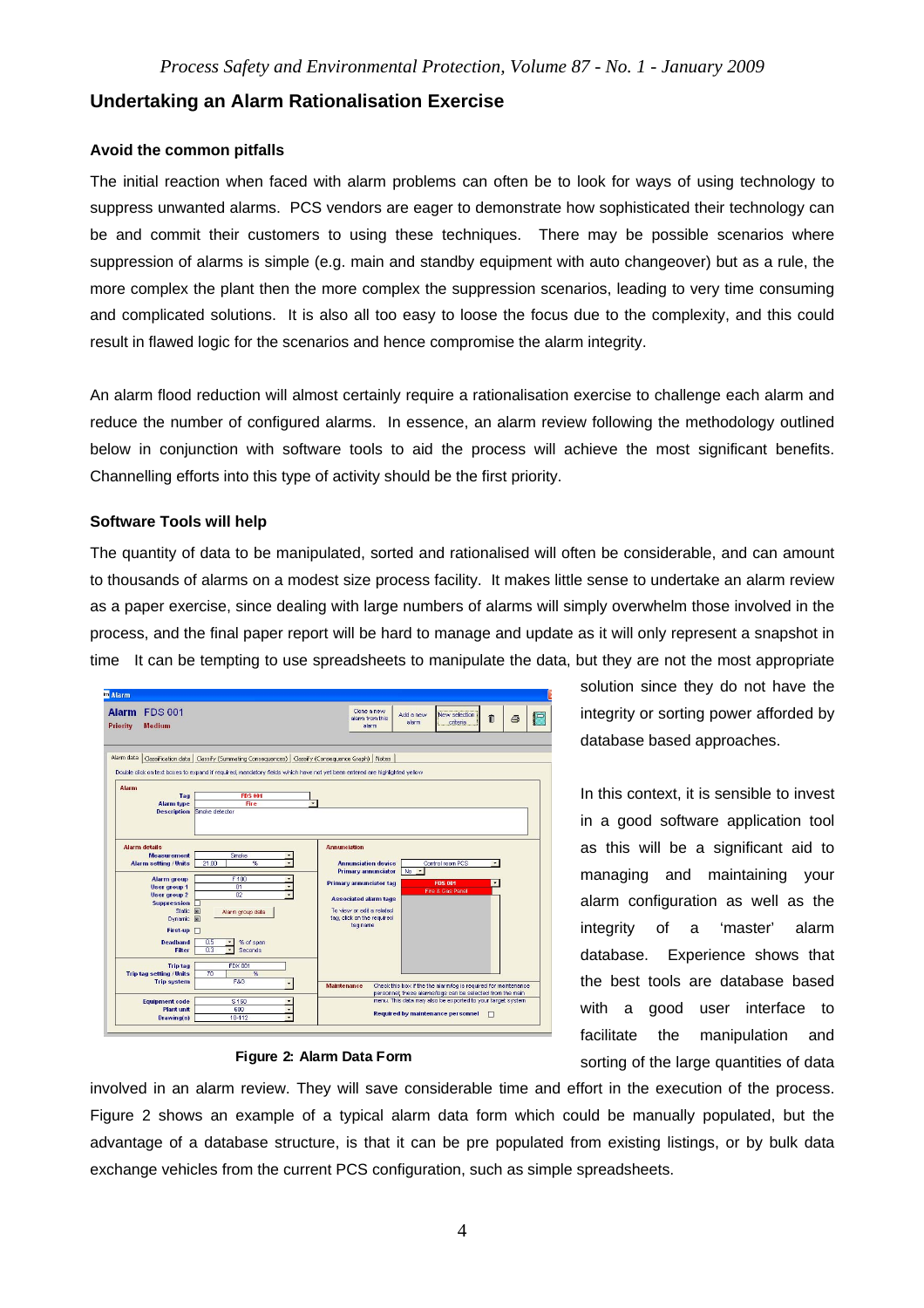Each alarm will then have an entry in the master database with the typical parameters shown in Figure 2. These parameters are the 'keys' for the sorting and grouping of alarms to aid the all important prioritisation and rationalisation process that then follows. It is also very important to be able to handle alarms that appear on more than one annunciation device e.g. a Fire and gas alarm may have primary annunciation on the Fire and gas systems and secondary annunciation on a PCS.

Some tools can be PCS system specific, but the best choice will be an open system tool with the capability of importing an alarm configuration from any PCS, via a suitable data exchange or conversion.

An appropriate tool should then be capable of performing the following:

- Importing the PCS alarm configuration;
- Handling multiple annunciation;
- Sorting on various alarm parameters such as type, group, measurement;
- Selection by parameter or type:
- Cloning new alarms from existing alarm template;
- Cloning a selection from an existing template;
- Performing alarm prioritisation;
- Producing alarm metrics;
- Maintaining the master database configuration;
- Exporting alarm configuration to the PCS;
- Producing reports and statistics.

## **Methodology**

The methodology for undertaking an alarm review detailed in this paper embraces both the (EEMUA) publication 191, 'A Guide to Design Management and Procurement' (EEMUA, 1999) and the U.K. Health & Safety Executive's own guidance, 'Better Alarm Handling' (U.K. Health & Safety Executive, 2000), but it has been enhanced to offer a very practical and pragmatic step-by-step approach to achieving a high degree of success on established brown field facilities or proposed green field developments. It will also describe how software based tools can significantly improve the process.

#### **The team**

It is essential to set up an optimal alarm review team to provide productivity and quality of output. A small team is recommended for alarm reviews:

- a process engineer, preferably with operational experience, to interpret process design information and to ensure that the design intent is not compromised;
- a control room operator, preferably from the facility under review, to provide information on operator requirements and likely plant dynamics and to ensure that the alarms provided meet the needs of operational personnel;
- an automation and control engineer, preferably with experience of the relevant type of PCS, to advise on aspects of implementation and to ensure that the proposed alarm changes are correctly described for implementation personnel.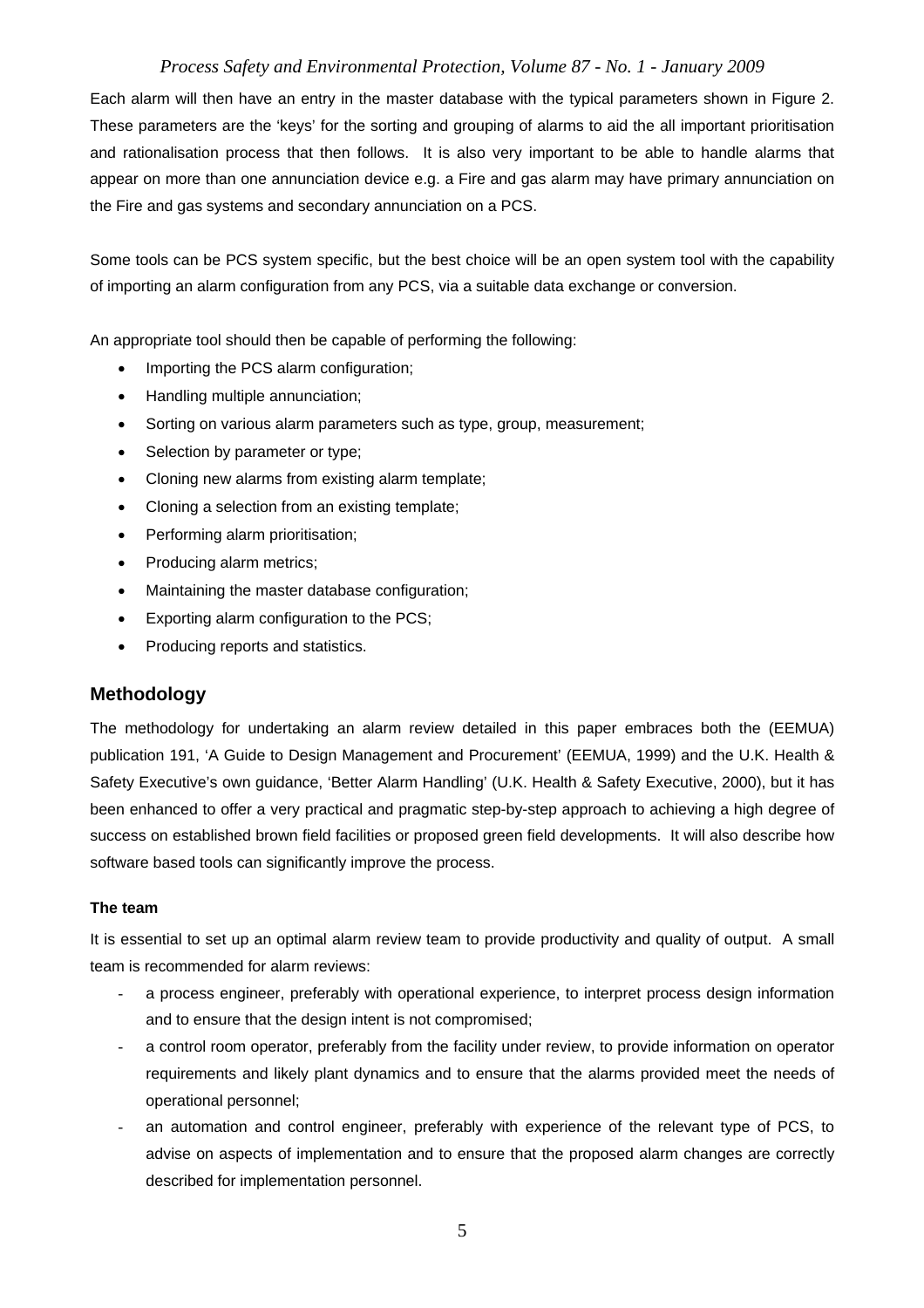For large review studies, it may be desirable to assign a team leader or facilitator to ensure that the correct balance is struck between effort and results. Such a person must have a good understanding of the alarm review objectives and methodology, and should preferably have previous experience of alarm reviews.

#### **Planning**

It is anticipated that there will be eight main review phases:

- 1. Management Plan.
- 2. Preparation of documentation and data sourcing.
- 3. A review of alarm system performance.
- 4. Categorising and functional grouping of alarms.
- 5. Prioritisation and rationalisation.
- 6. Assessing results and findings.
- 7. Other considerations e.g. alarm suppression.
- 8. Implementation of the changes.

A planning schedule should be set up for each phase.

#### **Management Plan**

There has to be management commitment before an alarm review can proceed, as an alarm review will use significant time and resource. Where process plants have comprehensive automatic shutdown facilities, then process deviation alarms that are missed, or not acted on by the operator, will invariably lead to trips. So it helps to develop a rationale for the alarm review which defines the problem with an analysis of the following:

- Details of the number and frequency of trips
- Estimates of the cost of loss production
- Details of unsafe consequences (e.g. near misses, injuries)
- Details of any environmental impact (e.g. increased flaring)

Provide estimates of the cost and duration of the review and predicted payback from improved performance and present this to management. Once they understand the economics then approval should be forthcoming.

#### **Preparation of documents and data sourcing**

The following documents must be available at the start of the review:

- alarm schedule in suitable electronic format;
- P&I diagrams;
- shutdown Cause and Effect drawings;
- details of fire & gas system;
- details of any controlled sequences;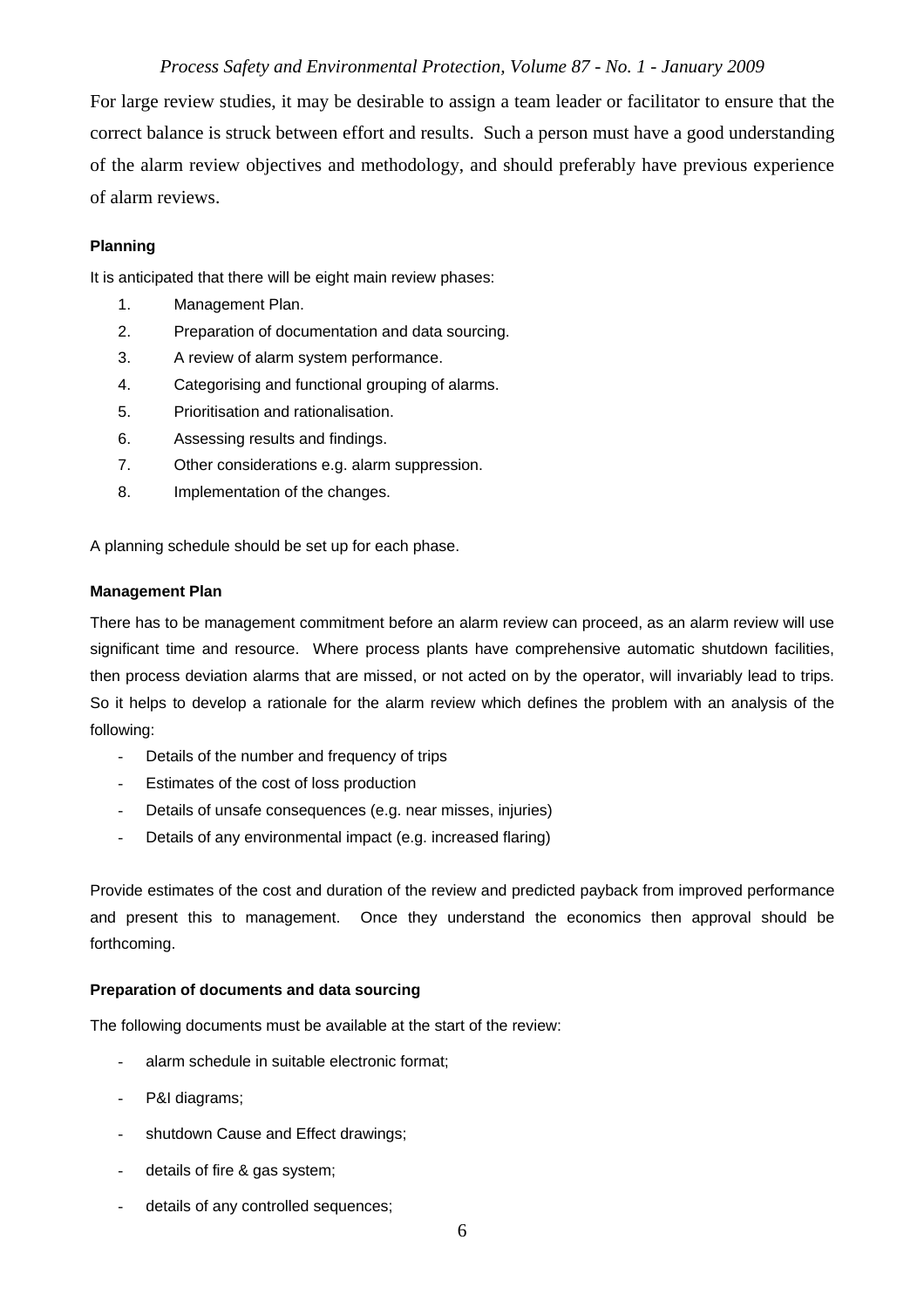- configuration details for any complex points, such as digital composites;
- a list of standing alarms during typical steady operation;
- alarm journal print-outs following typical upsets.

The following documents would also be useful:

- a definition of the PCS network configuration;
- a definition of any application programs handling data within the PCS.

To minimise delays, all preparatory work should be done prior to the team convening so that no valuable time is lost during the review process.

#### **A review of alarm system performance**

Using alarm journal printouts or output from other dedicated logging facilities, review the existing alarm system performance in order to identify alarm frequency, nuisance alarm sources and standing alarms. Whatever type logging facility is used it must be fast enough to provide true sequence of events recording (SER). Logging facilities on PCS systems can fail to have sufficient speed and buffer capacity to capture the real time snapshot of events resulting in SER overload and indeterminate time stamping.

Each nuisance alarm should be subjected to a detailed review to determine if it caused by a fault or inadequacy in a measurement instrument or the actual alarm configuration. If it is the latter then the alarm trigger point and dead-band should be checked to see whether adjustment of these parameters would eliminate the problem.

If possible, obtain logs of alarm performance under a variety of process upset conditions as this will provide an indication of the number of alarms generated and the frequency at which they are generated. Compare these figures with Appendix 11 of the (EEMUA) publication 191, 'A Guide to Design Management and Procurement' (EEMUA, 1999) which sets out guidance on performance metrics.

The majority of standing alarms materialise from spared equipment which is not running spared or that operate intermittently. List any associated alarms that will be active when the equipment is shut down, or put on stand-by, as a source of generating standing alarms when the plant is operating normally. These will be prioritised as outlined in the next section.

#### **Categorising and functional grouping of alarms**

The alarm schedule must be broken down into selected or batches or categories to match the major functional groups of alarms that can be considered as single entities during the review e.g. all alarms of a specific type within a certain area such as fire or gas. The time involved in the next phase, the actual prioritisation and rationalisation process, will then be significantly reduced. This categorisation exercise is where the use of software tools can provide a powerful aid to the facilitation and preparation of a comprehensive the alarm schedule.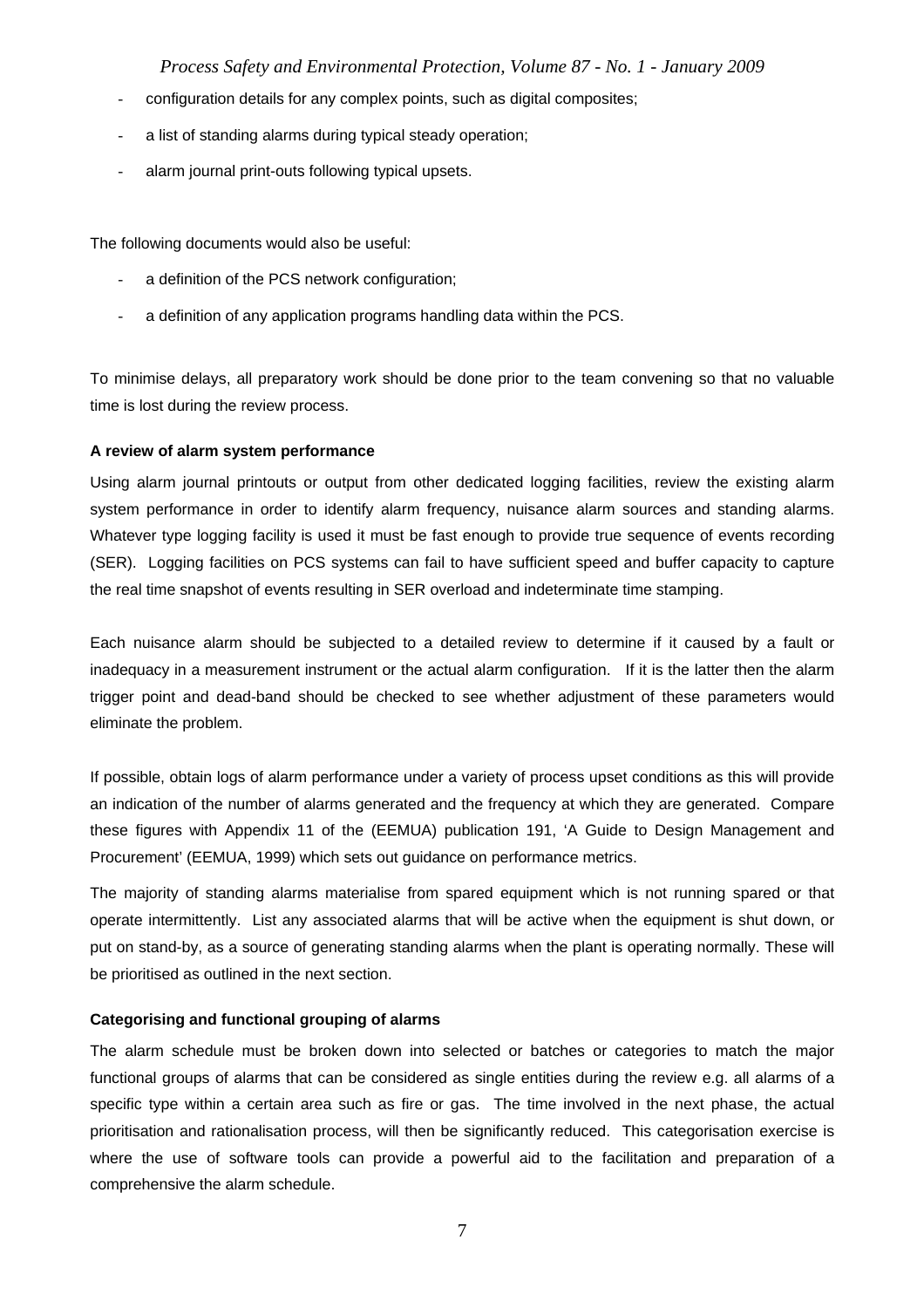Providing the selected tool has a comprehensive data selection structure, similar to that shown in Figure 3, it is a simple matter to sort alarms on a wide range a of pre defined parameters such as tags, alarm groups,

alarm types e.g. High (the pre trip alarm), high high (the actual trip alarm), low (the pre trip alarm), low low (the actual trip alarm), open, closed, not open, not closed), measurement types, annunciation device, alarm priority, plant unit, equipment code etc. The user can also define specific parameters on which a selection is made. Each grouping is prioritised as a single entity as detailed in the next section.

It is likely that many of the alarms to be considered during an alarm review process will not be covered, by the functional groups as discussed above. However, these will be readily revealed from a database and they will have to be reviewed individually.

| <b>SIL Alarm</b> Read/write<br>C: Documents and Settings Clive Timms My Documents SILAlarm V3.5 25<br><b>Database</b><br><b>Nov</b> Demonstration.mdb<br>14/07/2001<br><b>Created</b><br>AIM<br>Bv<br><b>Description</b> Demonstration data<br>Opened<br>25/05/2006 10:36<br>Last closed 25/11/2004 16:37<br>Last user<br>Demonstration<br><b>Logged</b> in<br>25/05/2006 10:37<br>Password?<br>$\cdot$<br>Log On<br>User?<br>Demonstration (Administrator)<br>Please log on if you require write access<br><b>Password validated</b><br>Current user is the database administrator<br><b>Classification Method EEMUA Method 2</b><br>$\overline{\phantom{a}}$<br>Consequence Graph<br>(Number of alarms in this database = 8, maximum alarms =1000000)<br><b>Alarms</b><br>Please enter your selection requirement(s) then the "Select" button, Wild cards (*) may be used in the search text, "All" will select<br>all alarms for the specified parameter. A 'Specific selection' will override a 'General selection'.<br><b>General selection</b><br>ΑI<br>Tag<br>ĀΙ<br>Select<br>Alarm group<br>٠<br>Alarm type<br>High level gas<br>٠<br>%LFL<br>Measurement type<br>٠ |                     |                  |                          |                             |
|-----------------------------------------------------------------------------------------------------------------------------------------------------------------------------------------------------------------------------------------------------------------------------------------------------------------------------------------------------------------------------------------------------------------------------------------------------------------------------------------------------------------------------------------------------------------------------------------------------------------------------------------------------------------------------------------------------------------------------------------------------------------------------------------------------------------------------------------------------------------------------------------------------------------------------------------------------------------------------------------------------------------------------------------------------------------------------------------------------------------------------------------------------------------------------|---------------------|------------------|--------------------------|-----------------------------|
|                                                                                                                                                                                                                                                                                                                                                                                                                                                                                                                                                                                                                                                                                                                                                                                                                                                                                                                                                                                                                                                                                                                                                                             |                     |                  |                          |                             |
|                                                                                                                                                                                                                                                                                                                                                                                                                                                                                                                                                                                                                                                                                                                                                                                                                                                                                                                                                                                                                                                                                                                                                                             |                     |                  |                          | Open another<br>database    |
|                                                                                                                                                                                                                                                                                                                                                                                                                                                                                                                                                                                                                                                                                                                                                                                                                                                                                                                                                                                                                                                                                                                                                                             |                     |                  |                          | Create a new                |
|                                                                                                                                                                                                                                                                                                                                                                                                                                                                                                                                                                                                                                                                                                                                                                                                                                                                                                                                                                                                                                                                                                                                                                             |                     |                  |                          | database                    |
|                                                                                                                                                                                                                                                                                                                                                                                                                                                                                                                                                                                                                                                                                                                                                                                                                                                                                                                                                                                                                                                                                                                                                                             |                     |                  |                          |                             |
|                                                                                                                                                                                                                                                                                                                                                                                                                                                                                                                                                                                                                                                                                                                                                                                                                                                                                                                                                                                                                                                                                                                                                                             |                     |                  |                          |                             |
|                                                                                                                                                                                                                                                                                                                                                                                                                                                                                                                                                                                                                                                                                                                                                                                                                                                                                                                                                                                                                                                                                                                                                                             |                     |                  |                          |                             |
|                                                                                                                                                                                                                                                                                                                                                                                                                                                                                                                                                                                                                                                                                                                                                                                                                                                                                                                                                                                                                                                                                                                                                                             |                     |                  |                          | Log-off the<br>current user |
|                                                                                                                                                                                                                                                                                                                                                                                                                                                                                                                                                                                                                                                                                                                                                                                                                                                                                                                                                                                                                                                                                                                                                                             |                     |                  |                          |                             |
|                                                                                                                                                                                                                                                                                                                                                                                                                                                                                                                                                                                                                                                                                                                                                                                                                                                                                                                                                                                                                                                                                                                                                                             |                     |                  |                          |                             |
|                                                                                                                                                                                                                                                                                                                                                                                                                                                                                                                                                                                                                                                                                                                                                                                                                                                                                                                                                                                                                                                                                                                                                                             |                     |                  |                          |                             |
|                                                                                                                                                                                                                                                                                                                                                                                                                                                                                                                                                                                                                                                                                                                                                                                                                                                                                                                                                                                                                                                                                                                                                                             |                     |                  |                          |                             |
|                                                                                                                                                                                                                                                                                                                                                                                                                                                                                                                                                                                                                                                                                                                                                                                                                                                                                                                                                                                                                                                                                                                                                                             |                     |                  |                          |                             |
|                                                                                                                                                                                                                                                                                                                                                                                                                                                                                                                                                                                                                                                                                                                                                                                                                                                                                                                                                                                                                                                                                                                                                                             |                     |                  |                          | Reset                       |
|                                                                                                                                                                                                                                                                                                                                                                                                                                                                                                                                                                                                                                                                                                                                                                                                                                                                                                                                                                                                                                                                                                                                                                             |                     |                  |                          |                             |
|                                                                                                                                                                                                                                                                                                                                                                                                                                                                                                                                                                                                                                                                                                                                                                                                                                                                                                                                                                                                                                                                                                                                                                             | Annunciation device | Fire & Gas Panel | Add a new<br>٠           | Recent alarms               |
| ٠                                                                                                                                                                                                                                                                                                                                                                                                                                                                                                                                                                                                                                                                                                                                                                                                                                                                                                                                                                                                                                                                                                                                                                           | Primary annunciator | Yes              | alarm<br>$\cdot$         |                             |
| Αl<br>٠<br>Priority source                                                                                                                                                                                                                                                                                                                                                                                                                                                                                                                                                                                                                                                                                                                                                                                                                                                                                                                                                                                                                                                                                                                                                  | Plant unit          | AΙ               | $\overline{\phantom{a}}$ |                             |
| ΑI<br>$\ddot{}$<br>Priority                                                                                                                                                                                                                                                                                                                                                                                                                                                                                                                                                                                                                                                                                                                                                                                                                                                                                                                                                                                                                                                                                                                                                 | Equipment code      | ΑI               |                          |                             |
| AΙ<br>Priority driver<br>٠                                                                                                                                                                                                                                                                                                                                                                                                                                                                                                                                                                                                                                                                                                                                                                                                                                                                                                                                                                                                                                                                                                                                                  |                     |                  |                          |                             |
| All<br>User group 1<br>٠                                                                                                                                                                                                                                                                                                                                                                                                                                                                                                                                                                                                                                                                                                                                                                                                                                                                                                                                                                                                                                                                                                                                                    |                     |                  |                          |                             |
| User group 2                                                                                                                                                                                                                                                                                                                                                                                                                                                                                                                                                                                                                                                                                                                                                                                                                                                                                                                                                                                                                                                                                                                                                                |                     |                  |                          |                             |
| Maintenance alarms/logs<br>Select alarms/logs for maintainance personnel                                                                                                                                                                                                                                                                                                                                                                                                                                                                                                                                                                                                                                                                                                                                                                                                                                                                                                                                                                                                                                                                                                    |                     | ΔI               |                          |                             |
|                                                                                                                                                                                                                                                                                                                                                                                                                                                                                                                                                                                                                                                                                                                                                                                                                                                                                                                                                                                                                                                                                                                                                                             |                     |                  |                          |                             |

**Figure 3: Alarm Categorisation and Selection Form**

#### **Determine primary annunciation**

It is also important to determine the primary point of annunciation for each alarm e.g. the PCS, Fire and Gas panel, individual graphic tile etc., as many alarms are often repeated and this is a common source of alarm overload. Alarms may also have different priorities at each annunciation location. For example, a fire alarm may be given a high priority on the fire and gas annunciation but is only required to change graphical status colours and be event recorded within the PCS.

#### **The prioritisation and rationalisation process**

Before attempting to prioritise an alarm it is necessary to understand the purpose of the alarm and the



message that it conveys to the operator, as this determines the required operator action.

The required action must be clearly defined and the consequences of no action determined and described. No action may be as a result of a failure of the alarm itself

#### **Figure 4: Record of Alarm Purpose and Required Operator Action**

or from the operator failing to respond but the consequences will be the same. Determining the no action consequences is fundamental to establishing the criticality of the alarm. The alarm purpose, the required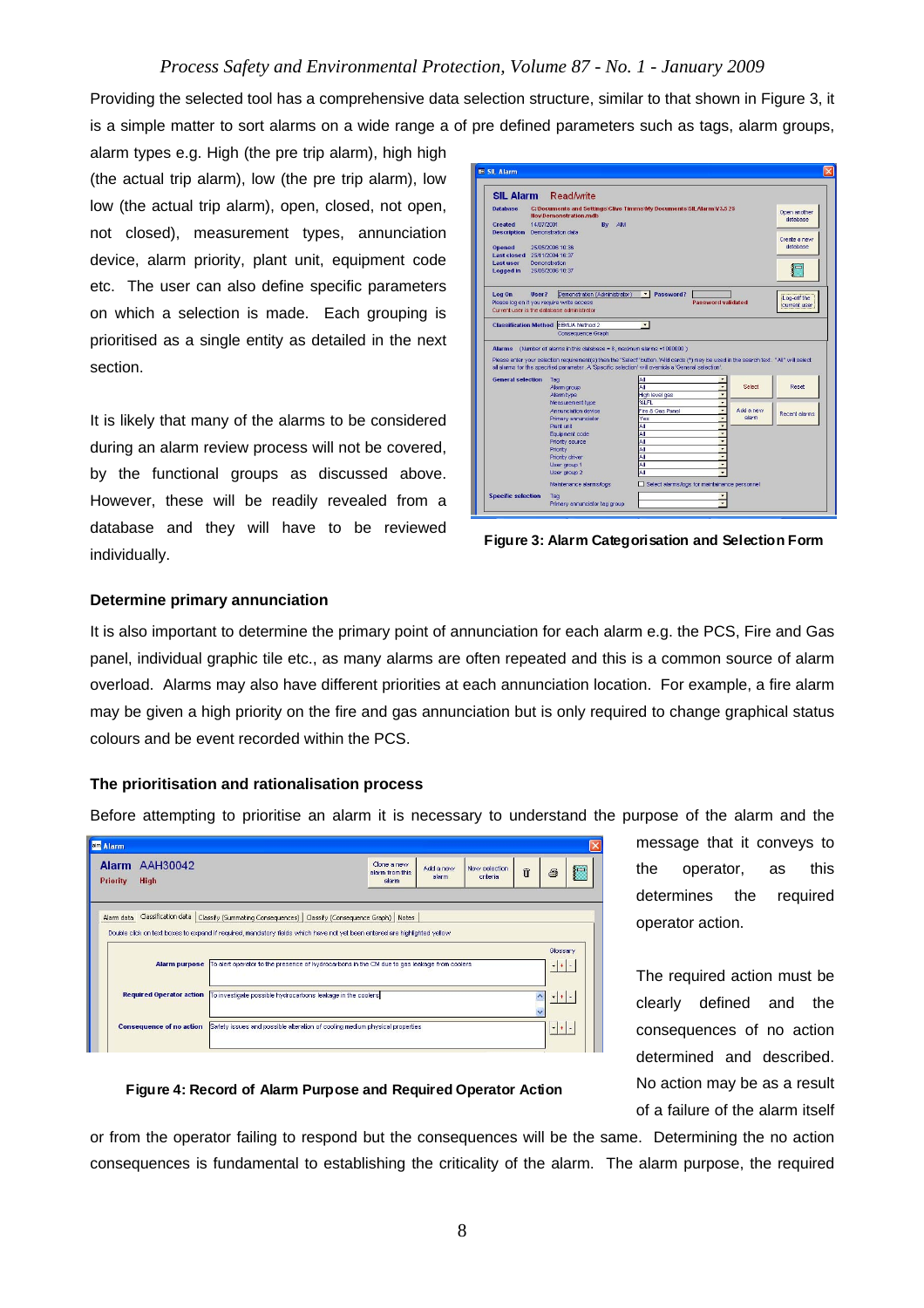operator action and the consequences of no action are recorded and form part of the audit trail for setting the priority as shown in Figure 4.

The EEMUA publication 191, 'A Guide to Design Management and Procurement' (EEMUA, 1999), Appendix 5 details two methods for prioritising alarms as 'Taking the Maximum Consequence' and 'Summating Consequences'. Both methods are explained below.

#### **1. Taking the Maximum Consequence:**

IEC 61508 SIL determination is a risk-based assessment of the consequences that would arise from a SIF failing to operate correctly, where risk is a combination of probability of occurrence and the degree of harm arising from the consequence. The maximum consequence method uses a similar approach for setting alarm priorities but it is focused entirely on consequences, since the regularity of the alarm occurrence has no bearing on its priority i.e. an "Emergency" alarm will indicate an emergency condition whether it occurs once a year or once in ten years. The priority of the alarm should be set purely on the severity of the consequences of an unwanted event occurring. Therefore, if operators are presented with highest priority



**Figure 5: Consequence Graphs**

alarms, they will also be addressing those with the worst potential consequences.

The maximum consequence method has also been enhanced by the author in the SILAlarm<sup>™</sup> tool to strengthen its practical application, and provide a consistent and transparent interchange between alarms and automatic SIF protection criticality.

It will highlight those instances where an alarm does not provide sufficient risk reduction, and automatic protection is required.

The prioritisation process assesses the consequences resulting from of an alarm failing, for some technical reason, or is missed by the operator. This assessment considers the following factors:

- the consequences of the resulting event in terms of personnel safety, financial loss and environmental impact;
- in the case of personnel safety, the probability of personnel being present in the danger zone at the time.

As an example, if a plant trip were to occur after an alarm was missed, then this could result in financial consequences from lost production. The priority is then based on the severity of the consequences.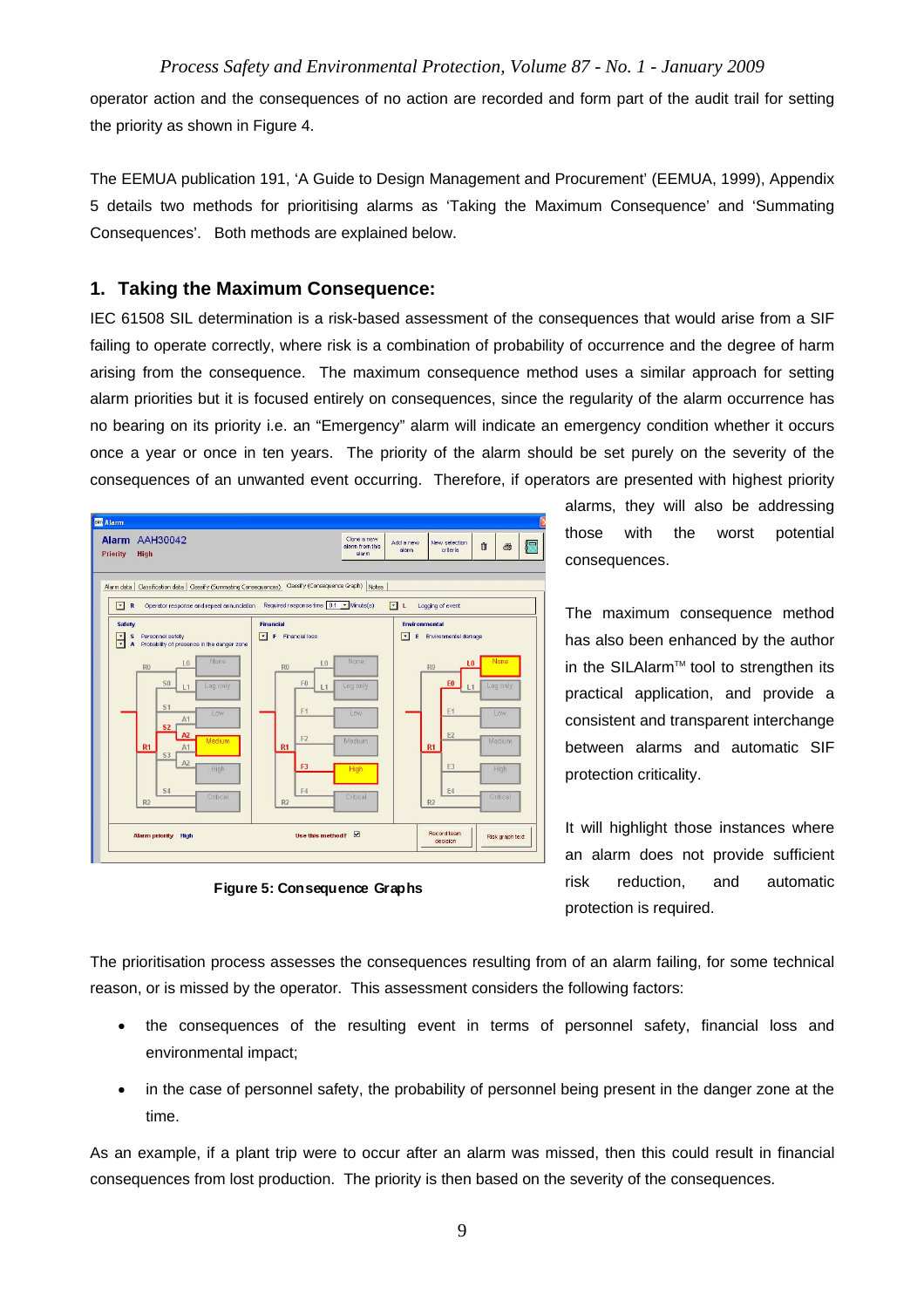Figure 5 shows an example set of consequence graphs based on the EEMUA Personnel Safety, Financial Loss and Environmental Damage graphs**.** They have been slightly adapted to help with practical application and the parameters for each graph are described below.

#### **Personnel Safety Graph**

The selections that are made for operator response (R), safety consequences in terms of the degree of

severity (S), journal requirements (J) and presence in the danger zone (T) factors that are selected to establish the safety priority are described in the table of Figure 6. Examples of the safety consequence factors S0 through to S4 are shown in the table of Figure 6 and these represent the scale of



**Figure 6: Personnel Safety Consequence Graph**

injury or fatality that could result if an alarm fails or is missed by an operator.

An assessment of R2 or R1, S4 resulting in a priority P5 indicates that the alarm is equivalent to or greater than a Safety Integrity Level 1 and serious consideration should be given to provide automated protection.

#### **Financial Loss Graph**

The Financial Loss Graph is shown in Figure 7 and operator response capability parameters R0, R1 and R2



**Figure 7: Financial Consequences Graph**

and journal requirements J0/J1 are exactly the same as in the Personnel Safety graph. Examples of the financial loss consequence factors F0 through to F4 are shown in the table of Figure 7and these represent the total financial loss that could result if an alarm fails or is missed by an operator.

Financial losses are the combination of consequences on production loss, equipment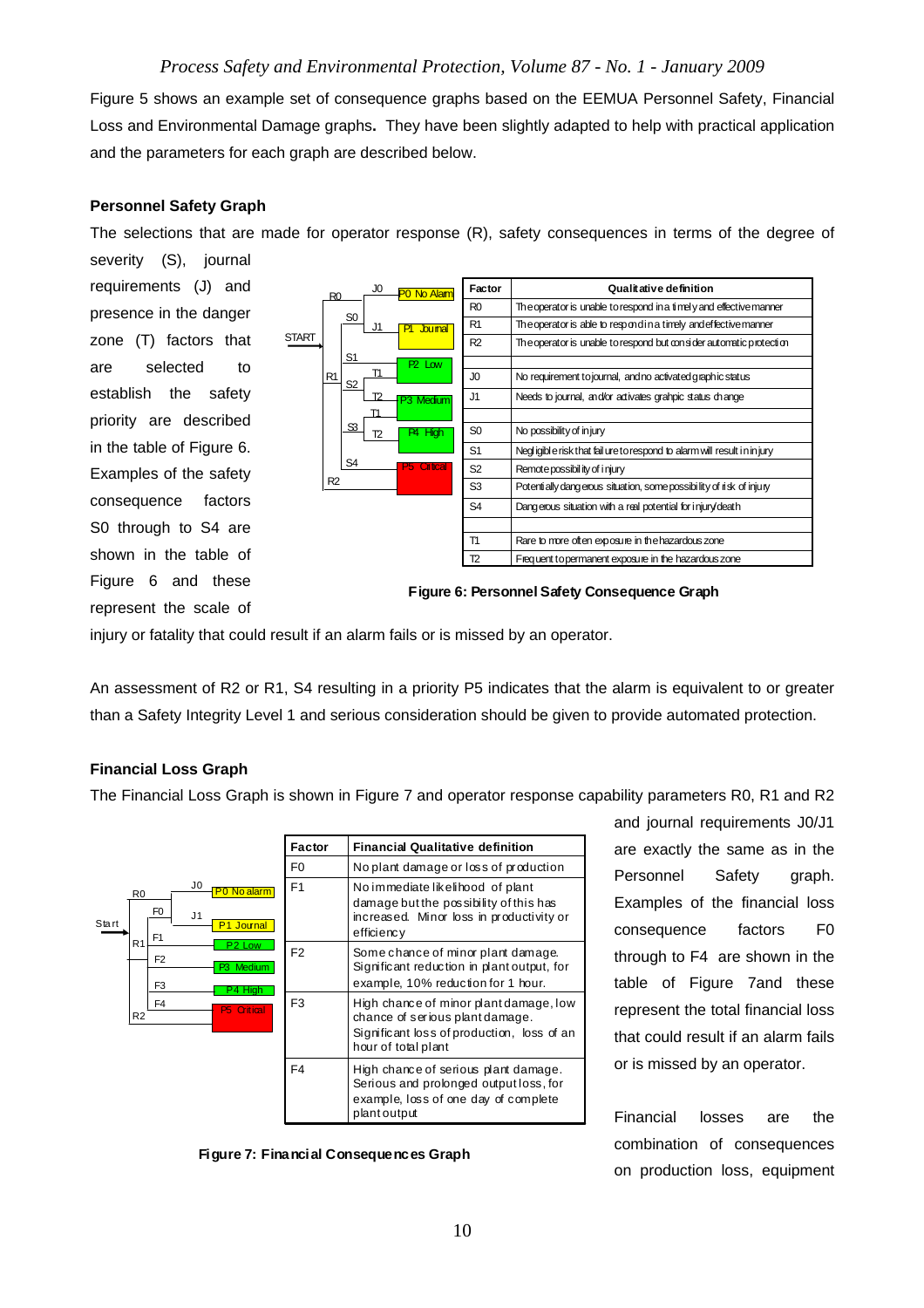damage and repairs that could result if an alarm fails or is missed by an operator. They can be described in qualitative degrees of severity or calibrated in quantitative cash terms.

## **Environmental Graph**

The Environmental Graph is shown in Figure 8 and operator response capability parameters R0, R1 and R2



| <b>Factor</b>  | <b>Environmental Qualitative</b><br><b>Definition</b>                                                |
|----------------|------------------------------------------------------------------------------------------------------|
| F٥             | No environmental impact                                                                              |
| F <sub>1</sub> | Negligible risk that failure to<br>respond to alarm results in any<br>breach of environmental limits |
| F <sub>2</sub> | Remote possibility of breach of<br>e nvironmenta Himits                                              |
| F <sub>3</sub> | Situation with some possibility<br>of breach of environmental<br>limits                              |
| F4             | Situation with a real potential for<br>se rious breach of en vironmental<br>limits.                  |

and journal requirements J0/J1are exactly the same as in the Personnel Safety graph.

 Environmental consequences parameters E0 through to E4 are the degree of damage that could be caused to the environment if an alarm fails or is missed by an operator. They can also be described in qualitative degrees of severity or calibrated in limits set by local environmental regulations. Examples of environmental consequence factors for making

## **Figure 8: Environmental Consequences Graph**

the environmental impact priority assessment are shown in the table of Figure 8. It is also worth remembering that damaging the environment can have a considerable impact upon company reputation, as many large organisations have discovered after causing an environmental incident. Public reaction can impact on a loss in product sales for a considerable time after an event and this should also be factored into the financial losses.

## **The Final Priority**

The final alarm priority selected is the highest priority from the Safety, Financial and Environmental:

Where priority P = max(PS, PF, PE) …………………………………………………………………………………(1)

Decisions need to be made on how the actual alarm annunciation in terms of the audio and visual alert that will be activated to alert the operator. Too many variations of both only lead to confusion and, although it is not the intention of this paper to go into the human factors issues, it is important to have a clear set of requirements for alarm presentation. A useful reference for human factor related issues is – Woodson, W.E. Tillman, B. & Tillman, P. 'Human factors design handbook' McGraw Hill, 1992.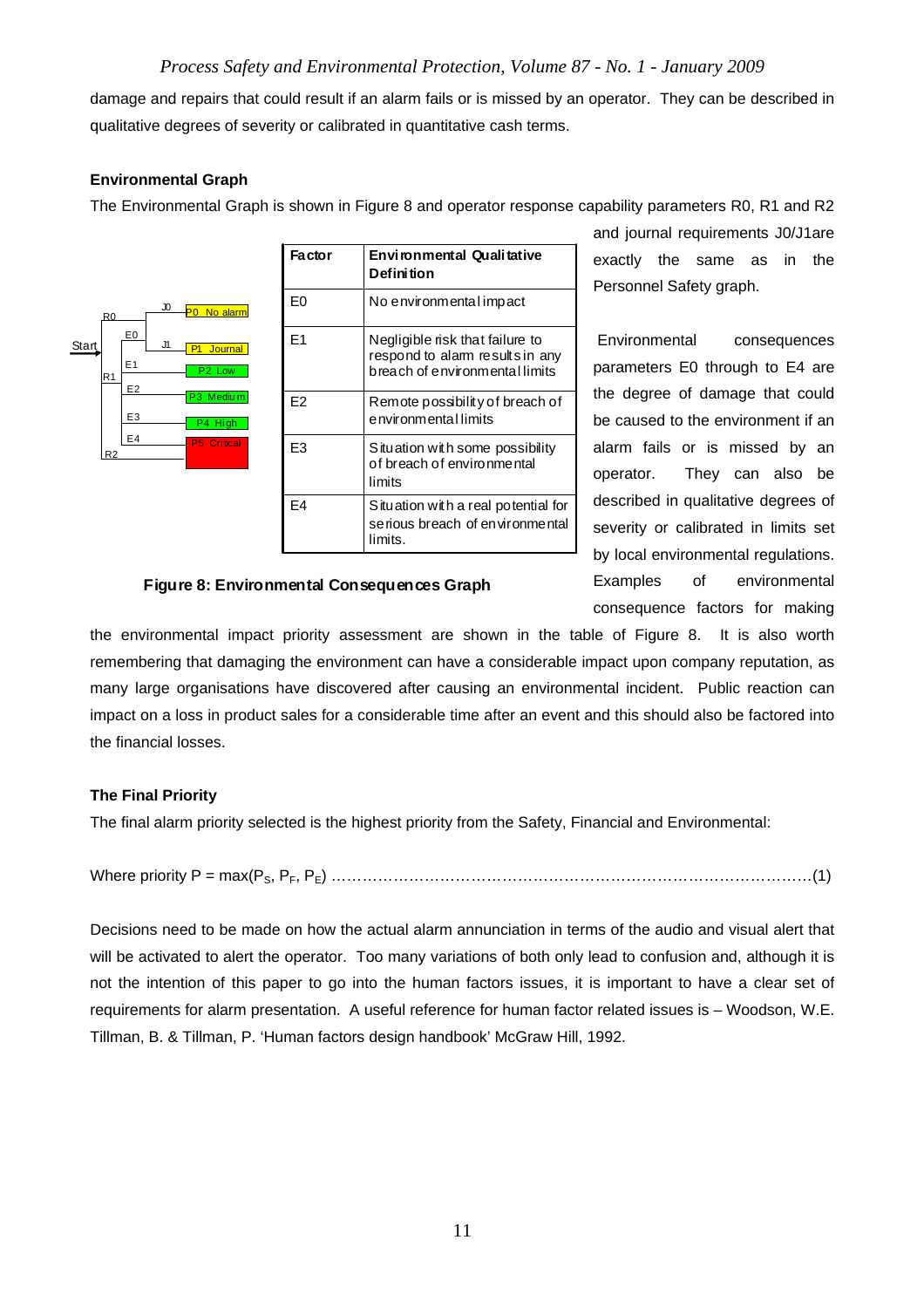| <b>Alarm</b><br><b>Priority</b> | <b>Alarm Annunciation and Display Attributes</b>                                                                                                                                                                                                                                                                                                                                                                                   |
|---------------------------------|------------------------------------------------------------------------------------------------------------------------------------------------------------------------------------------------------------------------------------------------------------------------------------------------------------------------------------------------------------------------------------------------------------------------------------|
| P <sub>0</sub>                  | No alarm is required.                                                                                                                                                                                                                                                                                                                                                                                                              |
| P <sub>1</sub>                  | No alarm annunciation, but the change of state is recorded in alarm and event journals.                                                                                                                                                                                                                                                                                                                                            |
| P <sub>2</sub>                  | A "Low Priority" alarm with an audible tone is generated and the change of state is recorded<br>in alarm and event journals. The alarm is displayed on the Alarm Summary displays if it is<br>within a PCS.                                                                                                                                                                                                                        |
| P <sub>3</sub>                  | A "Medium Priority" alarm with an audible tone is generated (a different tone to P2 "Low<br>Priority" alarms) and the change of state is recorded in alarm and event journals. The alarm<br>is displayed on the Alarm Summary displays, if it is within a PCS, and the Alarm Annunciation<br>display if configured.                                                                                                                |
| P <sub>4</sub>                  | A "High Priority" alarm with an audible tone is generated (a different tone to P2 and P3 priority<br>alarms) and the change of state is recorded in alarm and event journals. The alarm is<br>displayed on the Alarm Summary displays, if it is within a PCS, and the Alarm Annunciation<br>display if configured.                                                                                                                 |
| P <sub>5</sub>                  | A "Critical" alarm with an audible tone is generated (a different tone to that used for P2, P3<br>and P4 alarms) and the change of state is recorded in alarm and event journals. Alarms of<br>P5 priority should not be configured within a PCS environment as the equivalent SIL 1<br>or greater. The alarm facility used should have the appropriate PFD. Full consideration<br>should be made to provide automatic protection. |

## **Table 1 - Alarm priority and attributes**

The alarm priority types and their respective configuration attributes are described in Table 1. They indicate a range of alarm requirements from no alarm required 'P0', through to the most stringent priority 'P5'.

The alarm priority annunciation and display attributes that are provided are offered only as guidance for implementation, and individual interpretation is possible providing the design ensures that there is appropriate segregation and presentation at the human machine interface.

# **2. Summating Consequences:**

This EEMUA method is a more complex approach that requires far more detailed consideration. The consequences of an alarm failure, with respect to safety (CS), environmental (CE) and financial (CF) consequences, all have to be converted into common units. In order to achieve this common unit of conversion the safety and environmental consequences have to be expressed mathematically in terms of risk (e.g. Safety: injury consequence/year and environmental: environmental consequence/year). An example of the conversion factors could be as follows: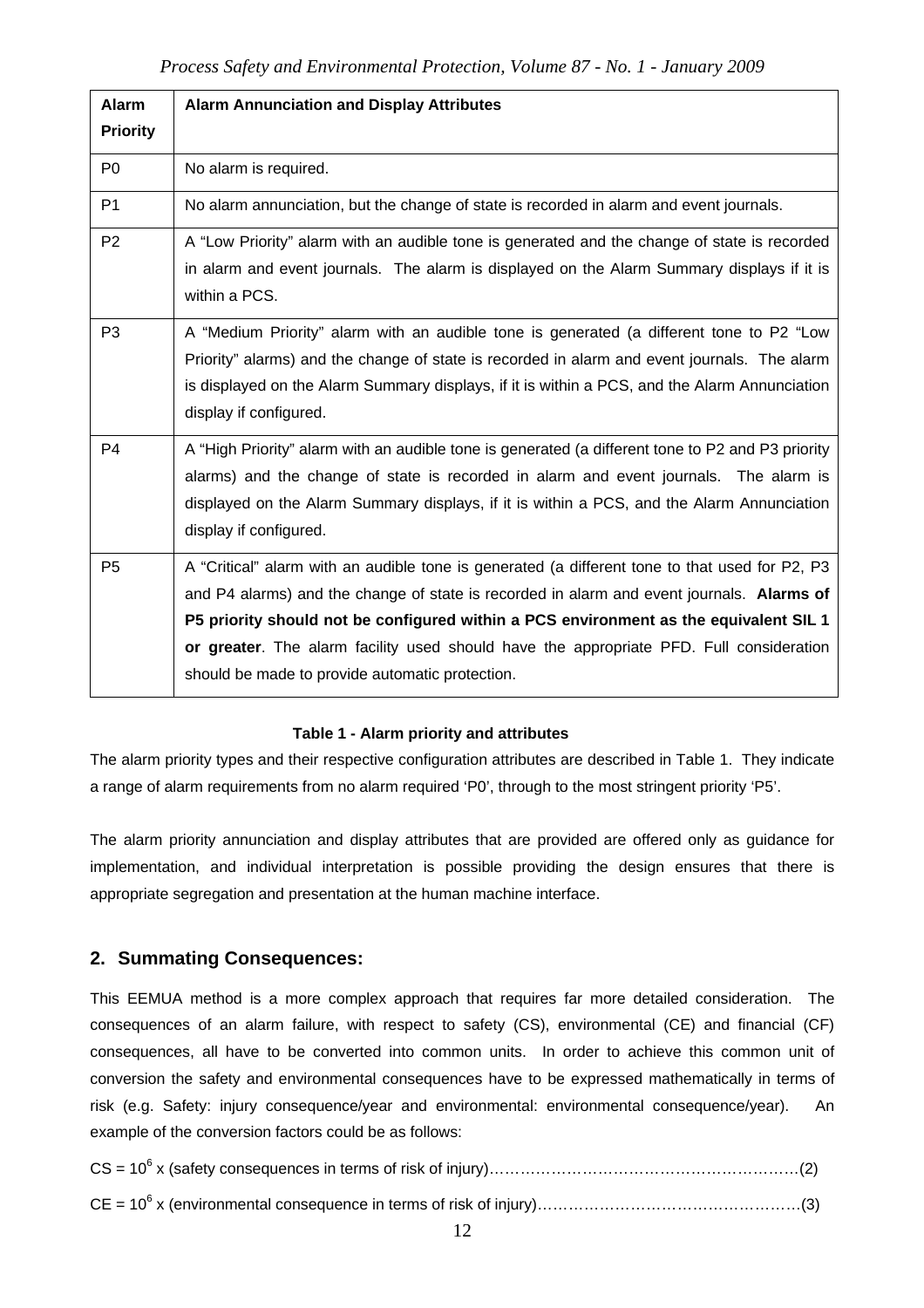| Process Safety and Environmental Protection, Volume 87 - No. 1 - January 2009                                                                                                                                                                                          |
|------------------------------------------------------------------------------------------------------------------------------------------------------------------------------------------------------------------------------------------------------------------------|
|                                                                                                                                                                                                                                                                        |
| These are then summed:                                                                                                                                                                                                                                                 |
|                                                                                                                                                                                                                                                                        |
| An assessment is then made as to whether the alarm is 'time critical' based on whether there the required<br>operator response time and this is used to increase the weighting on time critical alarms e.g. if the required<br>operator response was within 3 minutes: |
| IF (alarm is time critical) THEN                                                                                                                                                                                                                                       |
|                                                                                                                                                                                                                                                                        |

ELSE

C2 := C1………………………………………………………………………………………………..………………(7)

The final priority distribution determines the priority and examples of the weighted total consequence are shown in Table 2. Please note that the numerical weighted values do not have any units:

| <b>Weighted total consequence, C2</b> | <b>Priority</b> |
|---------------------------------------|-----------------|
| C2 < 900                              | Low             |
| 900 < C2 < 6,000                      | Medium          |
| 6,000 < C2 < 150,000                  | High            |
| C2 > 150,000                          | Critical        |

#### **Table 2 - Weighted total consequence and priority**

The 'Summating the Consequences' method is far more time consuming than the consequence graph method and this could preclude it from very large alarm reviews. However, the methodology can be



implemented as a software application with facilities for user specific calibration and this significantly reduces the time involved. Figure 9 shows a data input sheet for populating the conversion algorithms which are then implemented in software to simplify the prioritisation process.

Most process control system (PCS) vendor packages have no tools or structured approach to setting alarm priorities, and they tend to be far more focussed on dealing with

**Figure 9: Summating the Consequences Data Sheet**

suppression techniques and standing alarms than getting down to the root causes. Discussion on these points follows.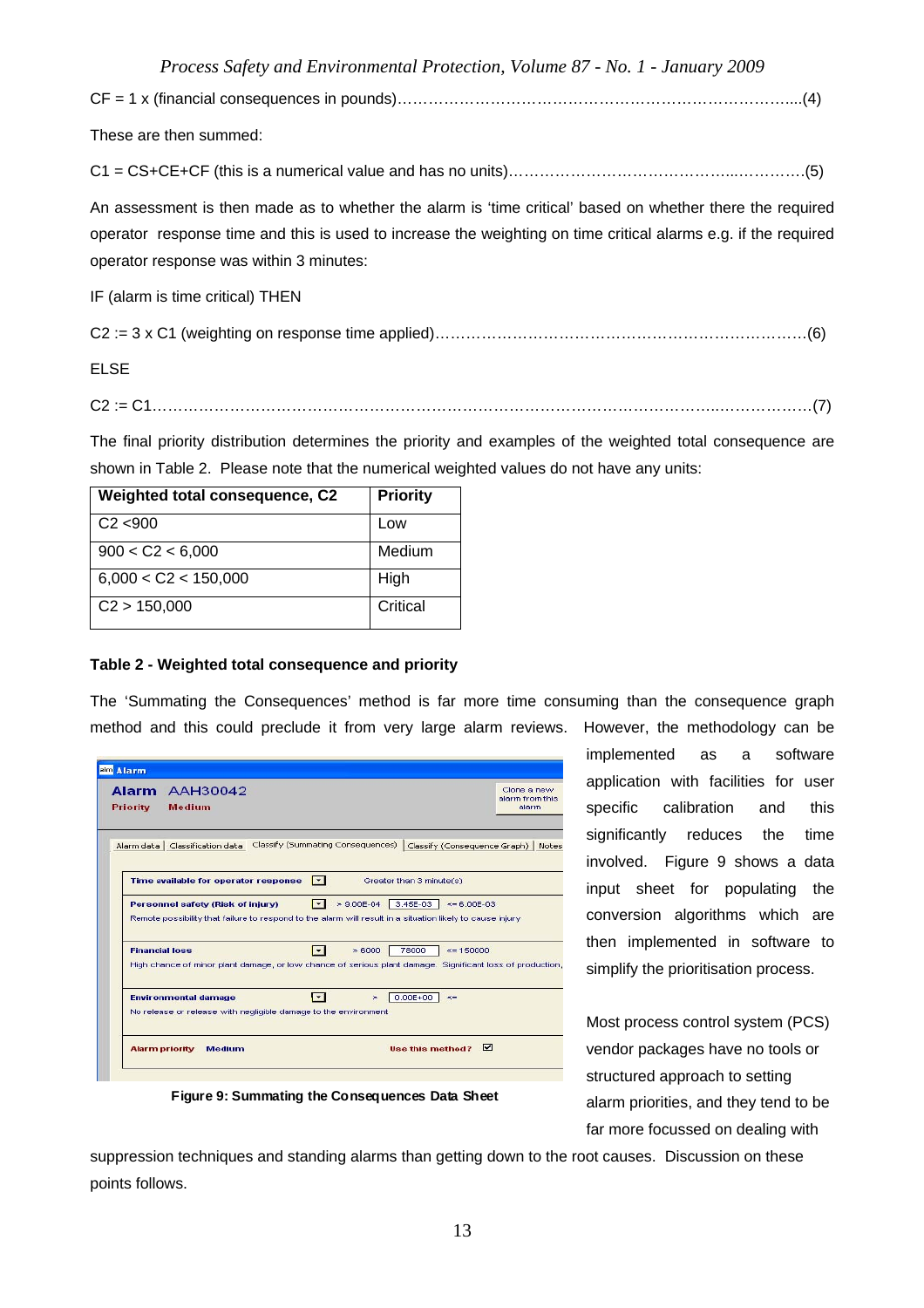#### **Dealing with standing alarms**

From the P&IDs, identify items of equipment that are started and/or stopped automatically. Review whether the tags that perform these automatic functions will generate nuisance alarms. If this is the case, identify a way of avoiding this so that normal operation does not generate any alarms, but deviation from expected operation is detected and alarmed.

Review each alarm to establish whether it can be reduced to "Journal" priority. If this is not possible, then set the priority in accordance with the consequence of failure method. If any alarms remain with "Emergency" or "High" priority, review whether it is acceptable for these alarms either to be left as standing alarms or inhibited by the operator under procedural control. If neither is acceptable, then identify another PCS tag or combination of tags that indicates that the piece of equipment is out of commission and use this as a criterion for masking the alarm. Confirm that this will not mask the alarm under any other undesirable circumstances. Document the proposed changes and any associated logic.

#### **Assessing the results and implementing the findings**

It is important to review the results and finding of an alarm review to check that the right balance has been made between alarm numbers and the respective distribution of priorities. Sort the alarms into their priority



**Figure 10: Alarm Priority Distribution**

groups and compare the results with the distribution in existence prior to the review. Figure 10 shows a distribution of alarm priorities generated from the results of a typical alarm review using a database application software tool.

If the alarm priority distribution indicates an imbalance of higher priority alarms this can be normalised by selecting groups of alarms and applying a revised priority assessment to a whole group.

The EEMUA guidance for new alarm system design advises a target distribution as shown in Table 3. All alarms with a P0 priority can be removed from the alarm configuration. All 'P1' alarms can have their operator annunciation capability removed but they retain their status change as a record in the alarm journal.

Experience shows that the majority of alarms configured into a typical PCS will fall into the 'P0' (no alarm required) and 'P1' (journal only) following a prioritisation review. Thus the major part of the simplification and rationalisation of the alarm configuration is going to be achieved by attending to these two alarm types.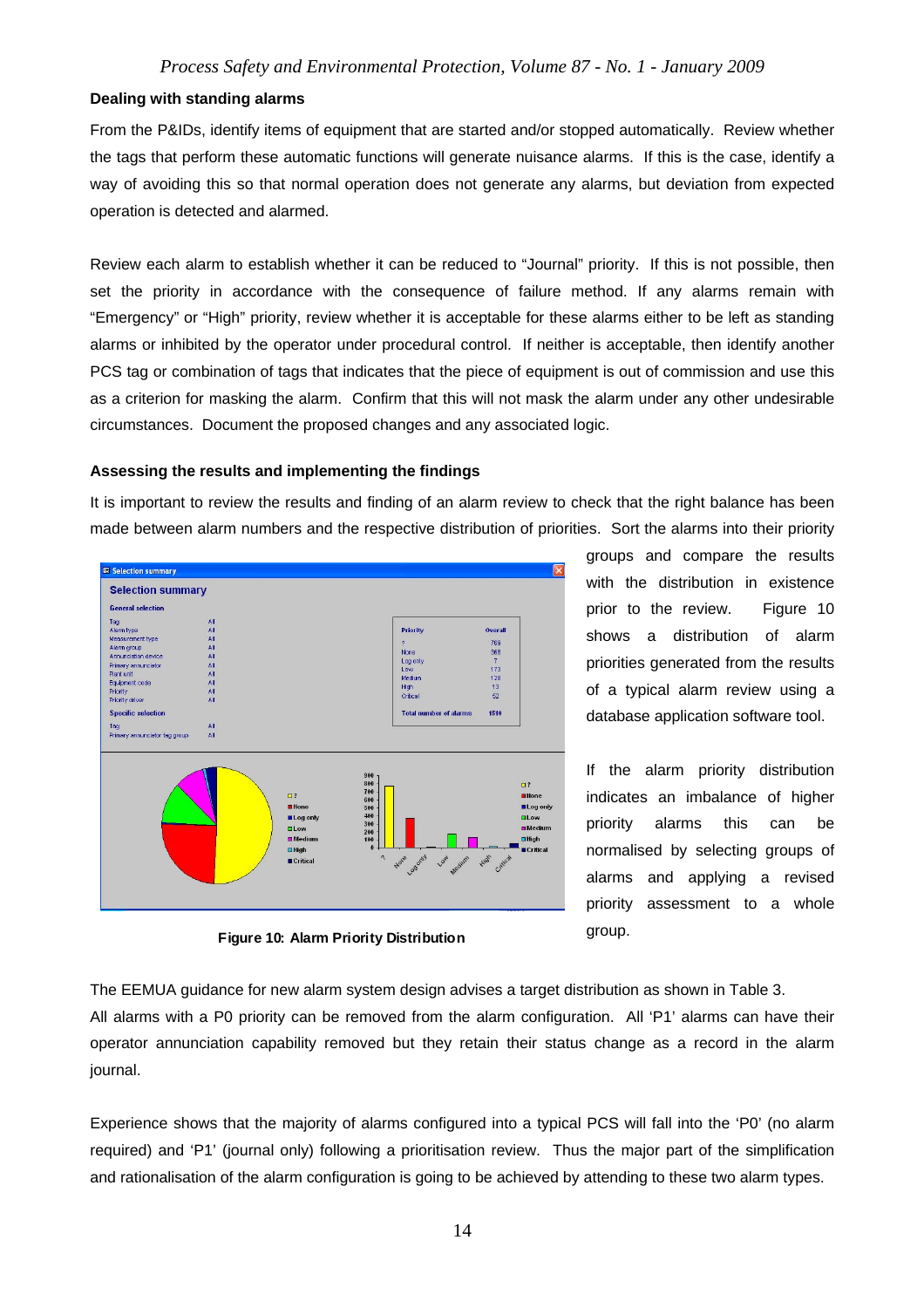| <b>Priority band</b> | Alarms configured during design |
|----------------------|---------------------------------|
| Critical             | About 20 altogether             |
| High                 | 5% of total                     |
| Medium               | 15% of total                    |
| .ow                  | 80% of total                    |

#### **Table 3 - Priority distribution for system configuration - EMMUA**

Alarms with priorities 'P2–P4' should be implemented with the configuration attributes as described in Table 3. Alarms with the 'Critical' priority 'P5' require careful treatment since they indicate a SIL requirement of SIL1 or greater. The provision of automatic protection should be considered to replace the dependence on the alarm and successful operator action for each P5 alarm. If automatic protection is not possible, then the alarm must be engineered to achieve the appropriate probability of failure on demand (PFD) in line with IEC 61508 requirements. The EEMUA accepted PFD<sub>avg</sub> for an alarm with operator intervention is < 0.01 which is only equivalent to SIL 1.

# **Other Considerations**

Suppression techniques tend to be the main focus of PCS vendors since they invariably have all kinds of smart software techniques to implement suppression, and they are keen to sell this capability to their clients. This paper does not intend to cover the options of static and dynamic alarm suppression in detail because it is a complex subject area that requires careful implementation and, in the author's opinion, should only be considered as a last resort. It is anticipated that the requirement to consider these options will be minimised, if not eliminated, by a thorough alarm review.

## **Static Alarm suppression**

## If operators still find difficulty with the qua-

ntity of standing alarms present, following the alarm rationalisation, then consideration can be given to the implementation of static alarm suppression. This will minimise the number of standing alarms that are generated when a process unit or large piece of equipment is shut down. In order to suppress the selected alarms, a defined set of process permissives have to be satisfied in conjunction with a with an 'enable' static suppression status condition.

## **Dynamic Alarm Suppression**

If the number of alarms generated following a trip is still unacceptable, following the alarm rationalisation, then dynamic suppression can be considered so that the first up alarm in a pre defined group audibly alerts the operator, registers in the alarm list and is printed. All other subsequent alarms in the group do not activate any audible alert; they do not register in the alarm list and are not printed. Dynamic suppression on an alarm group should automatically de-activate after a defined period of time following the first up alarm, so that any new alarm that then follows alerts the operator and re-starts the suppression period.